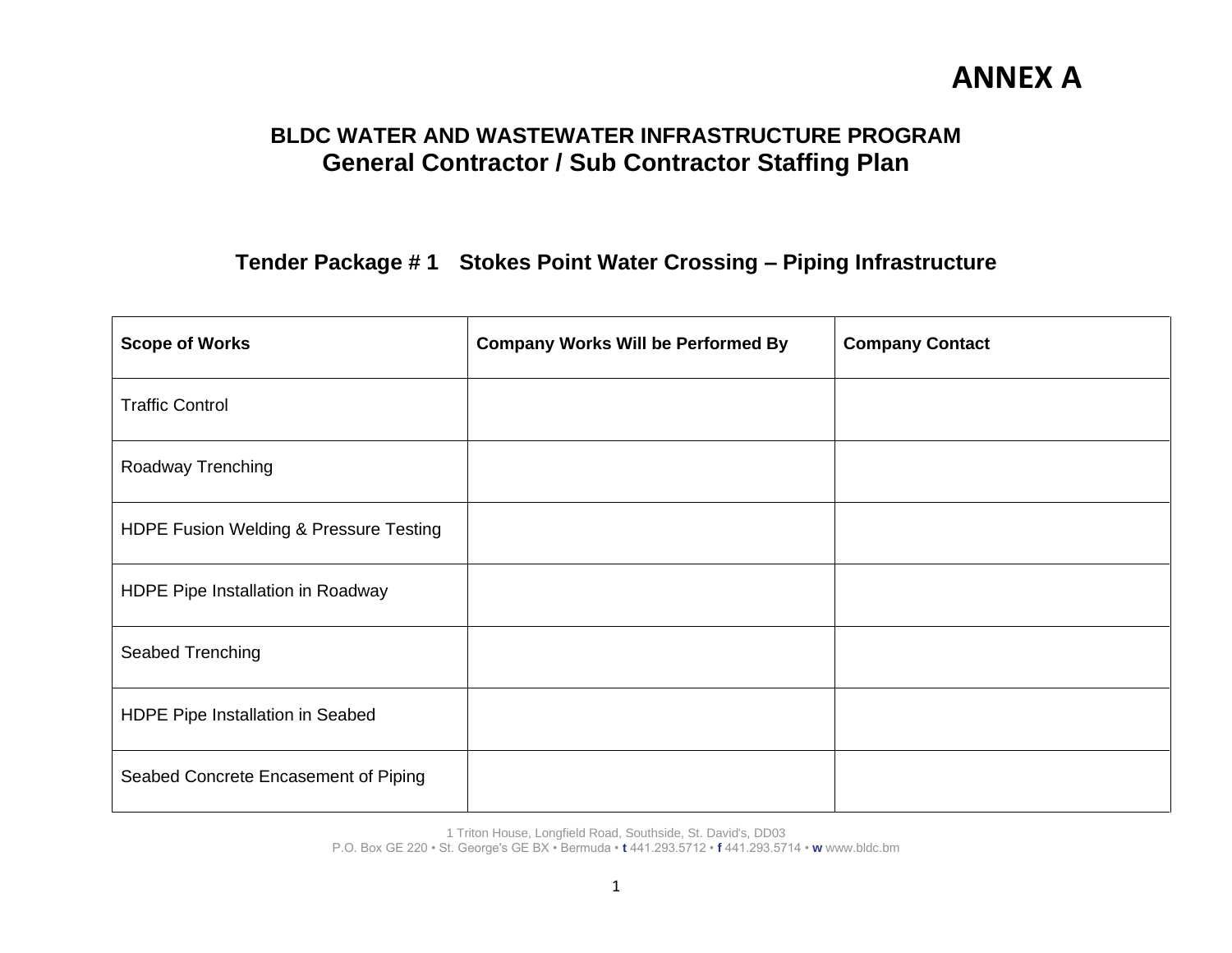### **BLDC WATER AND WASTEWATER INFRASTRUCTURE PROGRAM General Contractor / Sub Contractor Staffing Plan**

#### **Tender Package # 2 Stokes Point to St. Regis Hotel – Piping & Pumping Infrastructure**

| <b>Scope of Works</b>                                                                 | <b>Company Works Will be Performed By</b> | <b>Company Contact</b> |
|---------------------------------------------------------------------------------------|-------------------------------------------|------------------------|
| <b>Traffic Control</b>                                                                |                                           |                        |
| Trenching                                                                             |                                           |                        |
| <b>HDPE Pipe Installation</b>                                                         |                                           |                        |
| HDPE Fusion Welding & Pressure Testing                                                |                                           |                        |
| Trench Backfill & Roadway Reinstatement                                               |                                           |                        |
| Lift - Pump Station Installations                                                     |                                           |                        |
| Electrical Service - Low Voltage Controls Lift - Pump<br><b>Station Installations</b> |                                           |                        |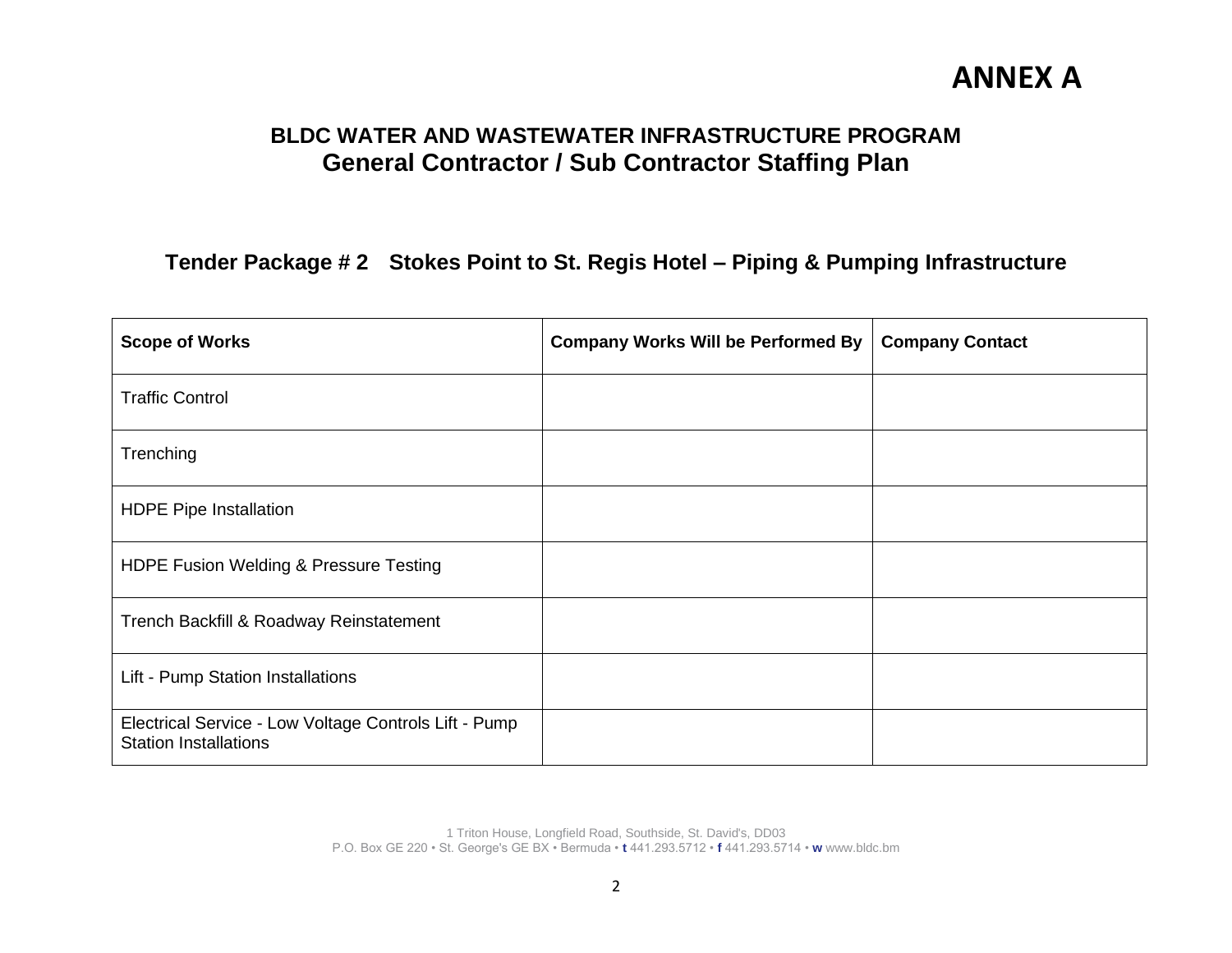### **BLDC WATER AND WASTEWATER INFRASTRUCTURE PROGRAM General Contractor / Sub Contractor Staffing Plan**

#### **Tender Package # 3 Storm Water – Sanitary Sewer Separation Southside Area**

| <b>Scope of Works</b>                                                                 | <b>Company Works Will be Performed By</b> | <b>Company Contact</b> |
|---------------------------------------------------------------------------------------|-------------------------------------------|------------------------|
| <b>Traffic Control</b>                                                                |                                           |                        |
| Trenching                                                                             |                                           |                        |
| <b>HDPE Pipe Installation</b>                                                         |                                           |                        |
| HDPE Fusion Welding & Pressure Testing                                                |                                           |                        |
| Trench Backfill & Roadway Reinstatement                                               |                                           |                        |
| Lift - Pump Station Installations                                                     |                                           |                        |
| Electrical Service - Low Voltage Controls Lift - Pump<br><b>Station Installations</b> |                                           |                        |

1 Triton House, Longfield Road, Southside, St. David's, DD03 P.O. Box GE 220 • St. George's GE BX • Bermuda • **t** 441.293.5712 • **f** 441.293.5714 • **w** www.bldc.bm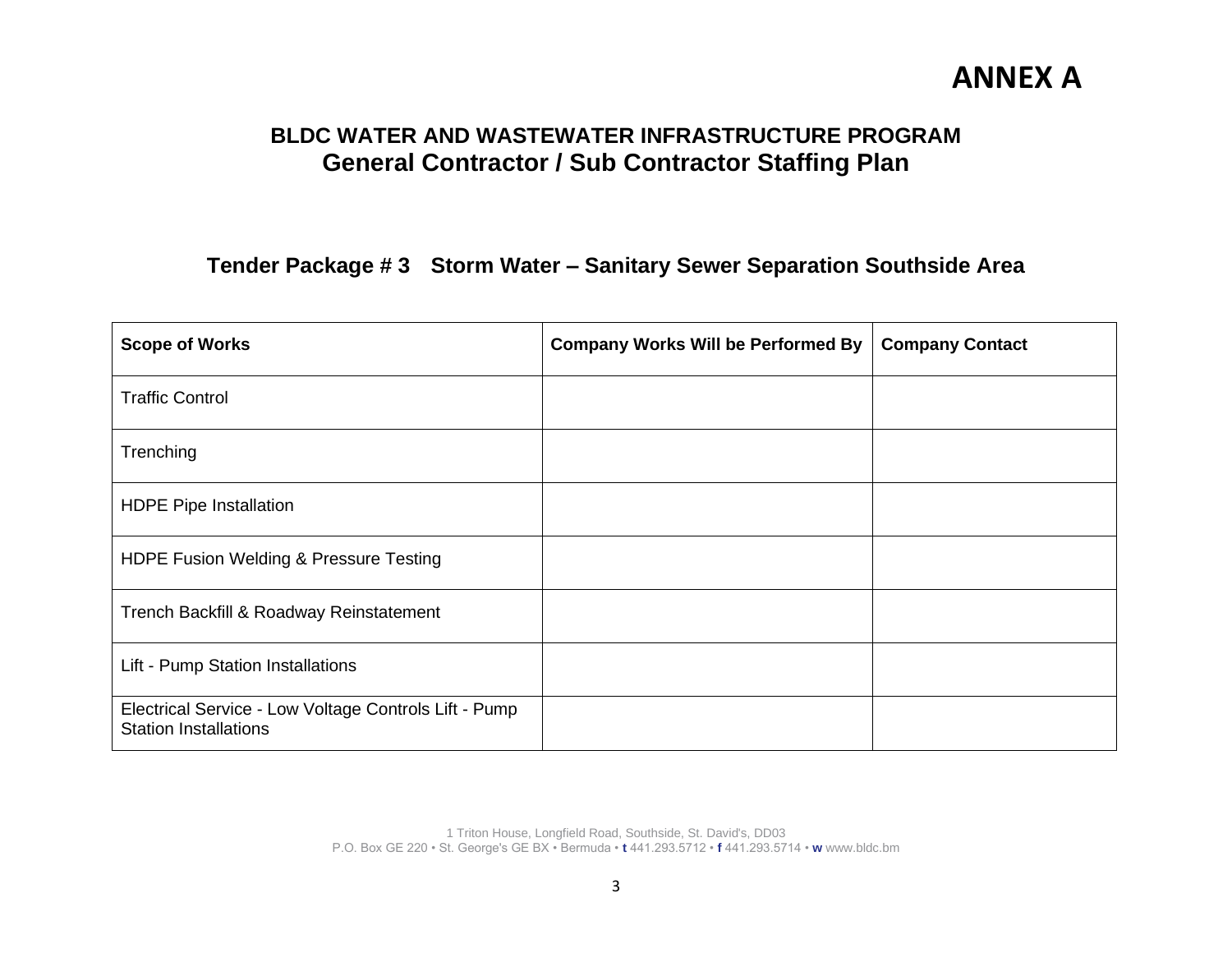### **BLDC WATER AND WASTEWATER INFRASTRUCTURE PROGRAM General Contractor / Sub Contractor Staffing Plan**

#### **Tender Package # 4 Southside Wastewater Treatment Facility Plant Upgrades**

| <b>Scope of Works</b>                                                                                     | <b>Company Works Will be</b><br><b>Performed By</b> | <b>Company Contact</b> |
|-----------------------------------------------------------------------------------------------------------|-----------------------------------------------------|------------------------|
| Excavation, Foundations and Slab on Grade                                                                 |                                                     |                        |
| Installation of Prefabricated Metal Building                                                              |                                                     |                        |
| Transport to Site and Install Pre-Manufactured<br><b>Wastewater Treatment Package Units</b>               |                                                     |                        |
| <b>HDPE Pipe Installation</b>                                                                             |                                                     |                        |
| HDPE Fusion Welding & Pressure Testing                                                                    |                                                     |                        |
| Electrical Service and low Voltage Connections to Pre-<br>Manufactured Wastewater Treatment Package Units |                                                     |                        |
| Final Commissioning of Pre-Manufactured Wastewater<br><b>Treatment Package Units</b>                      |                                                     |                        |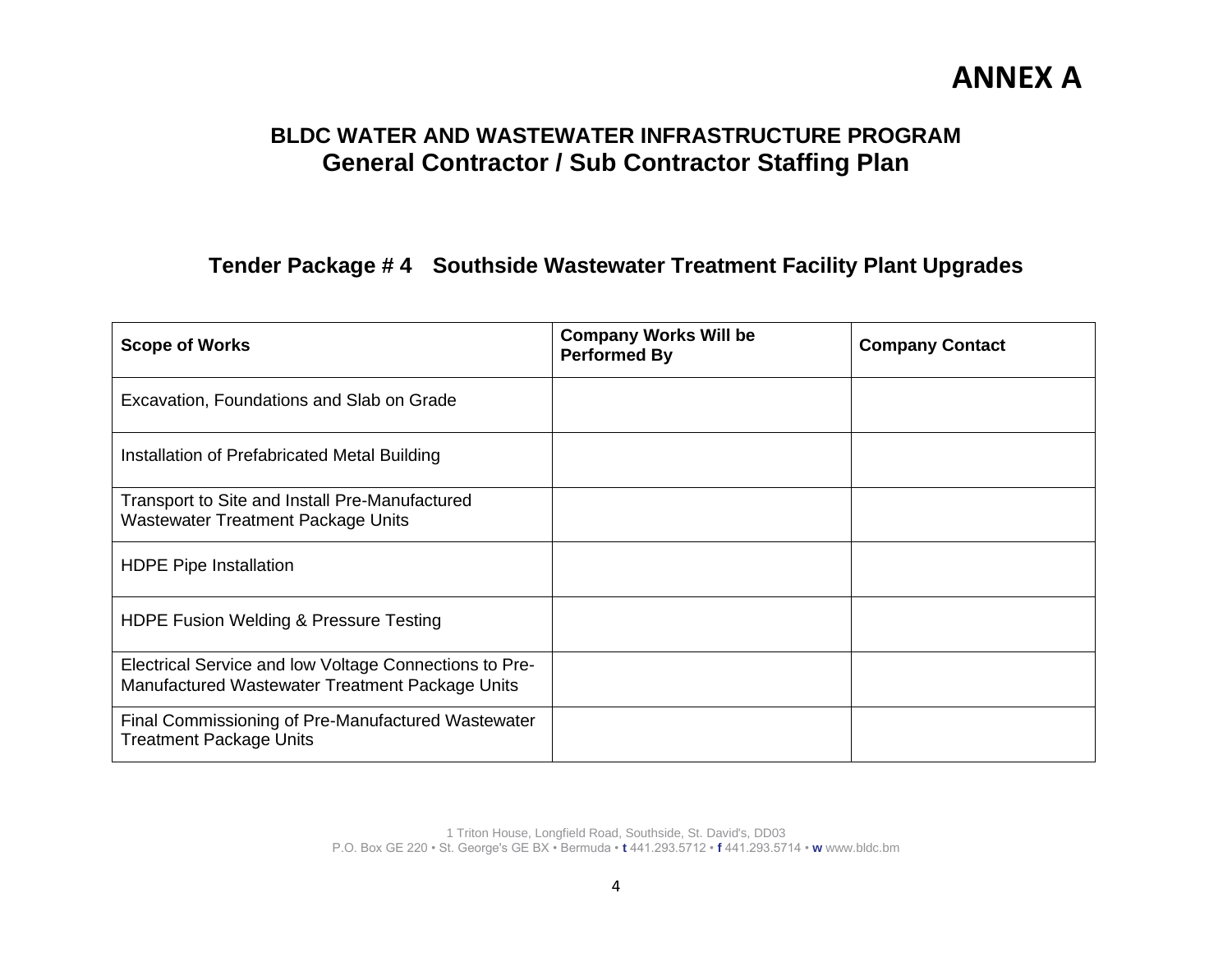### **BLDC WATER AND WASTEWATER INFRASTRUCTURE PROGRAM General Contractor / Sub Contractor Staffing Plan**

**Tender Package # 5 Potable Water Reservoir Transfer Network** 

| <b>Scope of Works</b>                                                                                 | <b>Company Works Will be</b><br><b>Performed By</b> | <b>Company Contact</b> |
|-------------------------------------------------------------------------------------------------------|-----------------------------------------------------|------------------------|
| <b>Traffic Control</b>                                                                                |                                                     |                        |
| Trenching                                                                                             |                                                     |                        |
| <b>HDPE Pipe Installation</b>                                                                         |                                                     |                        |
| HDPE Fusion Welding & Pressure Testing                                                                |                                                     |                        |
| Trench Backfill & Roadway Reinstatement                                                               |                                                     |                        |
| Lift - Pump Station Installations                                                                     |                                                     |                        |
| Electrical Service - Low Voltage Controls Lift - Pump<br>Station Installations (above & below ground) |                                                     |                        |
| Construction of above ground Pumping Station<br><b>Buildings</b>                                      |                                                     |                        |

1 Triton House, Longfield Road, Southside, St. David's, DD03 P.O. Box GE 220 • St. George's GE BX • Bermuda • **t** 441.293.5712 • **f** 441.293.5714 • **w** www.bldc.bm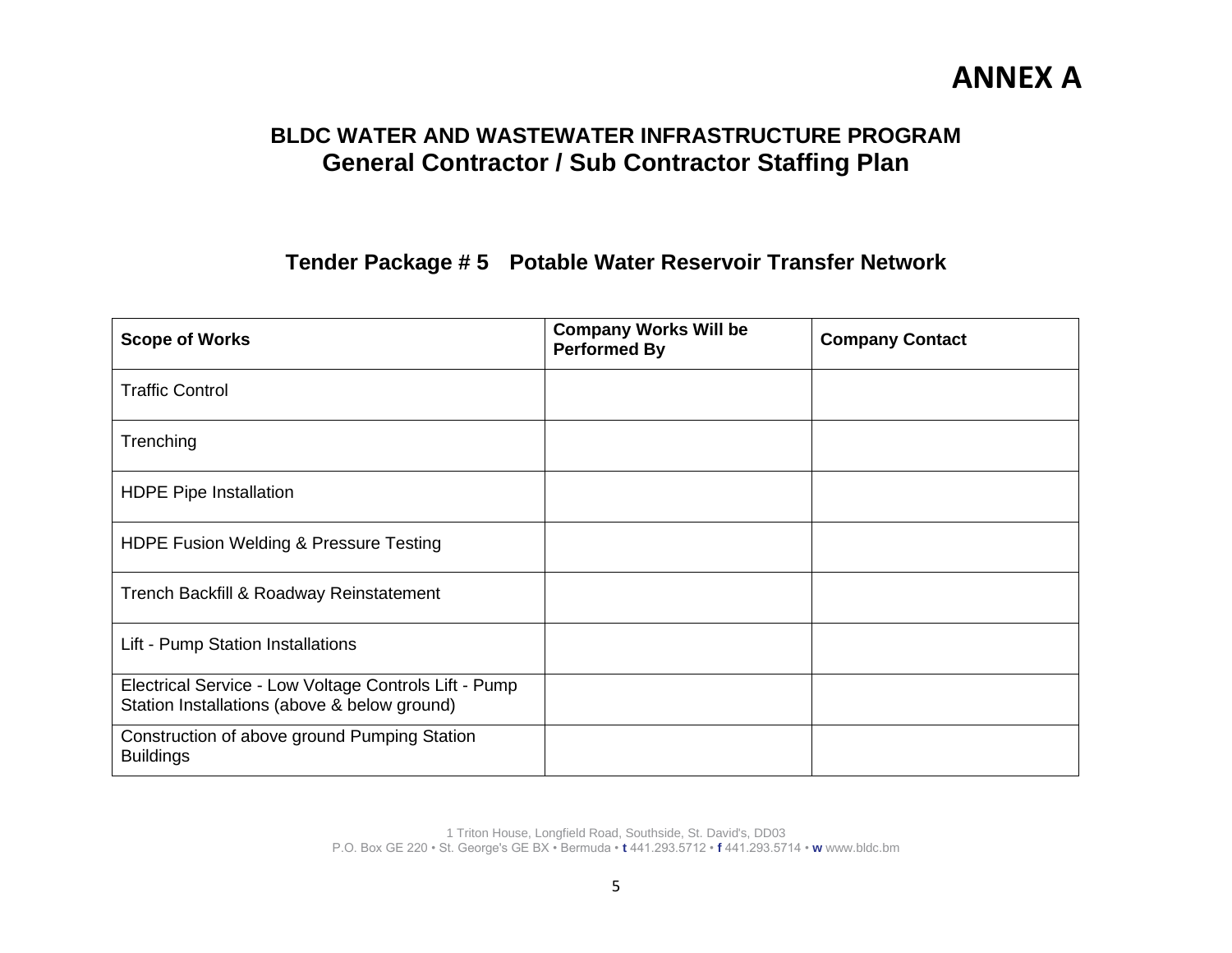### **BLDC WATER AND WASTEWATER INFRASTRUCTURE PROGRAM General Contractor / Sub Contractor Staffing Plan**

**Tender Package # 6 Flushing Force Main to Reservoir # 6**

| <b>Scope of Works</b>                                                                 | <b>Company Works Will be</b><br><b>Performed By</b> | <b>Company Contact</b> |
|---------------------------------------------------------------------------------------|-----------------------------------------------------|------------------------|
| <b>Traffic Control</b>                                                                |                                                     |                        |
| Trenching                                                                             |                                                     |                        |
| <b>HDPE Pipe Installation</b>                                                         |                                                     |                        |
| HDPE Fusion Welding & Pressure Testing                                                |                                                     |                        |
| Trench Backfill & Roadway Reinstatement                                               |                                                     |                        |
| Lift - Pump Station Installations                                                     |                                                     |                        |
| Electrical Service - Low Voltage Controls Lift - Pump<br><b>Station Installations</b> |                                                     |                        |

1 Triton House, Longfield Road, Southside, St. David's, DD03 P.O. Box GE 220 • St. George's GE BX • Bermuda • **t** 441.293.5712 • **f** 441.293.5714 • **w** www.bldc.bm